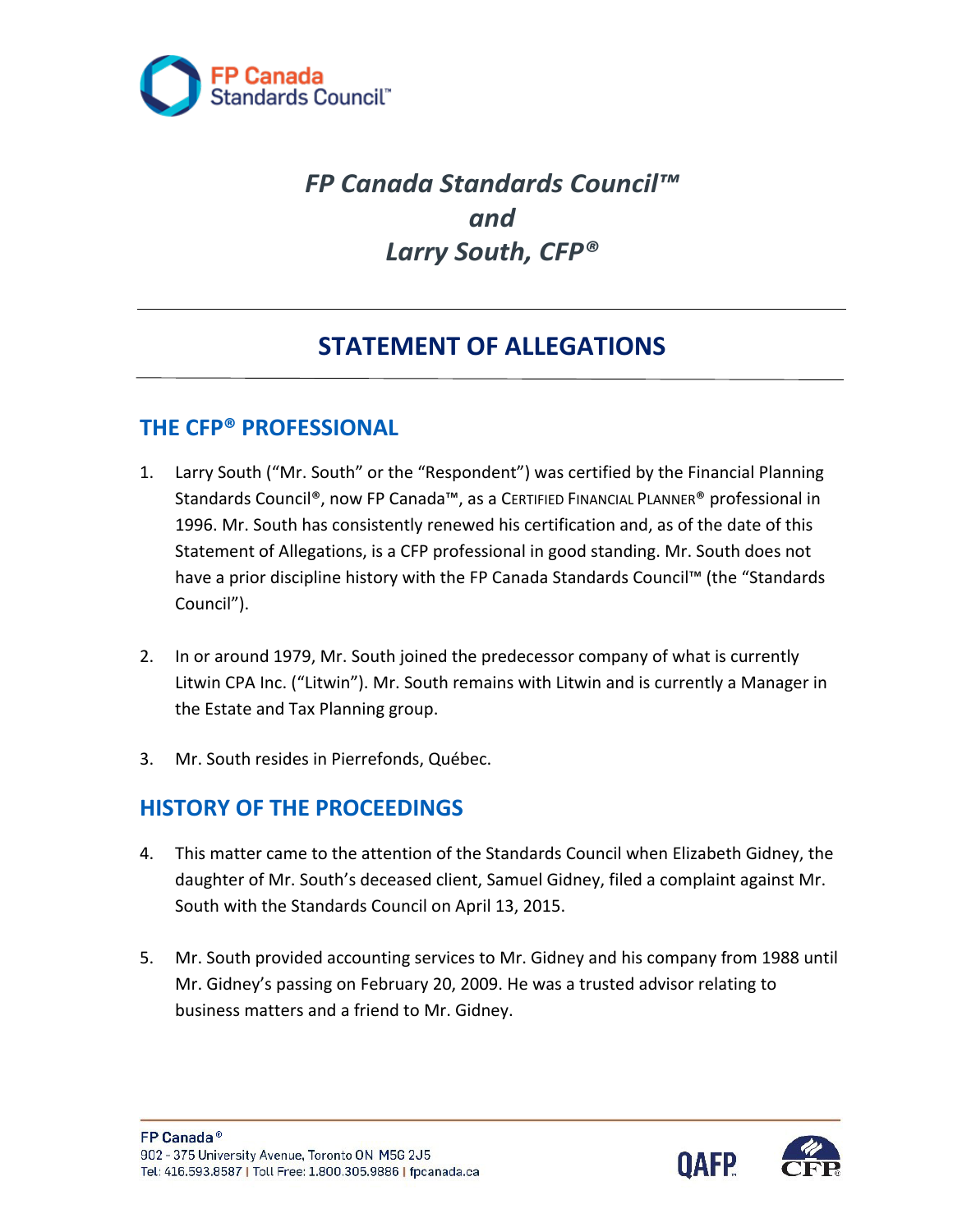- 6. On February 4, 2009, Mr. Gidney executed a will, which was prepared by Mr. South, in which Mr. South was named as the liquidator and trustee for Mr. Gidney's estate (the "2009 Will"). On February 20, 2009, sixteen (16) days after executing the 2009 Will, Mr. Gidney passed away.
- 7. Ms. Gidney alleged that Mr. South failed to act with the duty of care when acting as her father's accountant and advisor prior to his passing; and as liquidator and trustee for her father's estate after his death.
- 8. In June 2015, Ms. Gidney brought a motion in Court to have the 2009 Will set aside on the basis that Mr. Gidney lacked capacity. Mr. South did not contest the motion and the 2009 Will was declared void, and Ms. Gidney and another individual were named as coliquidators instead of Mr. South.
- 9. The Standards Council initiated an investigation into Mr. South's conduct on August 5, 2015.
- 10. On May 3, 2022, the Conduct Review Panel ("CRP") convened and referred the allegations set out herein to a Hearing Panel.

#### **NOTICE**

- 11. Further to the direction of the CRP, and in accordance with Article 5.1 of the *FP Canada Standards Council Disciplinary Rules and Procedures* (DRP), I hereby give notice of the Standards Council's request that a hearing date be set with respect to the matter identified as: *FP Canada Standards Council™ and Larry South, CFP®* .
- 12. The Standards Council requests that the hearing be held in writing.

## **APPLICABLE STANDARDS**

13. The conduct relating to the preparation and execution of the 2009 Will occurred between December 2008 and February 2009. Accordingly, Mr. South's conduct is governed by the *Code of Ethics* in force between April 2005 and December 2009. The applicable Rules are Rules 401 and 403 which state, in part: